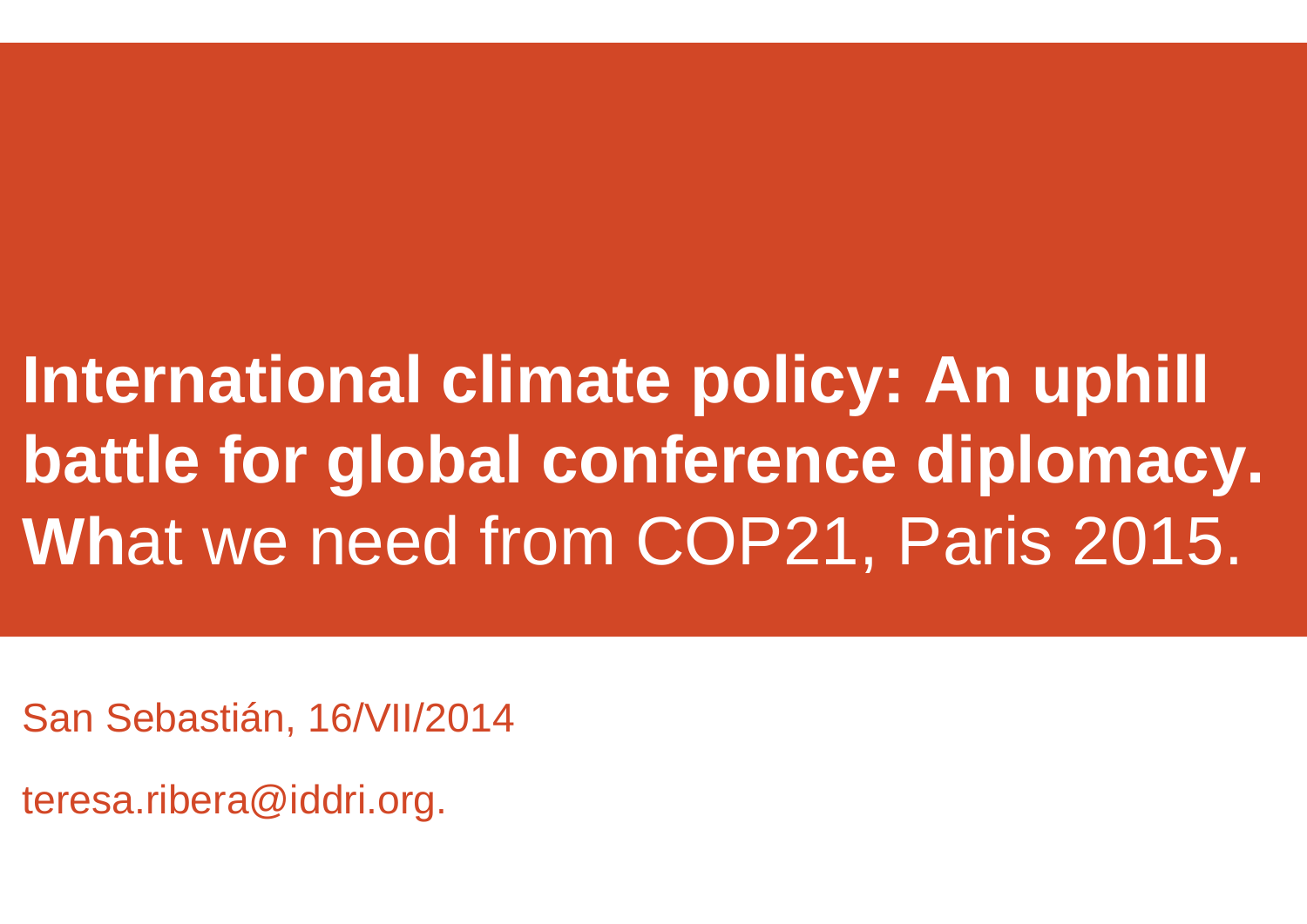### The UNFCCC, 20 years later. Balance.

**Elements of success:**

**a)Better knowledge of the problem, its origins and solutions. Shift in trends.**

**b) Accounting and reporting. Increasing transparency and ability to follow up.**

**c) Higher priority in the agendas (development, agriculture, food security, energy, wáter, infraestructures, transports, etc.)**

**d) Participation and challenges for a new global governance,**

**e) Combination of national, regional and global efforts,**

**Difficulties, limitations: a)Insufficient speed and timeframe,**

**b) Complexity to itegrate climate and other relevant parameters,**

**c) Mainstreaming other sectoral policies. Climate seems to be expensive, complex…**

**d) Difficulties to build consensus,**

**e) How to incentivise consistency elsewhere while ensuring the general coordination.**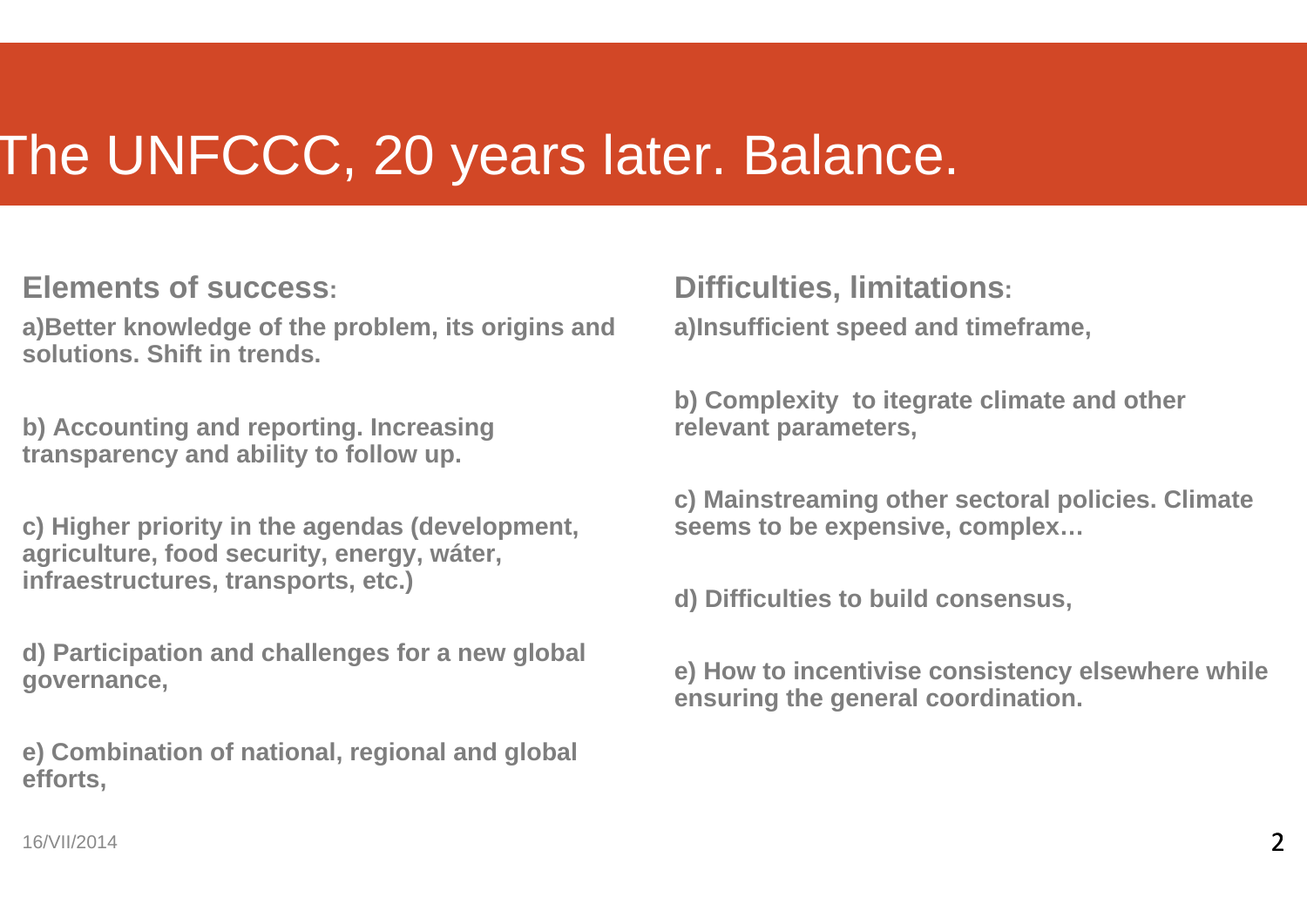### UNFCCC, 20 more years? What for?

**What for:**

**a)Global issues deserve global responses,**

**b)To ensure global visión and strenghten efficient responses,**

**c)To empower a common institution,**

**d)To ensure participation in the decisión making process.**

#### **Difficulties:**

**a)How to combine global action and common principles with local policies and national interest.**

**b)Is it the most efficient answer?** 

**c)Is it accepted and respected? Can it be improved?** 

**d)Is a 189 members assambly be a good and efficient answer? Can it deliver?**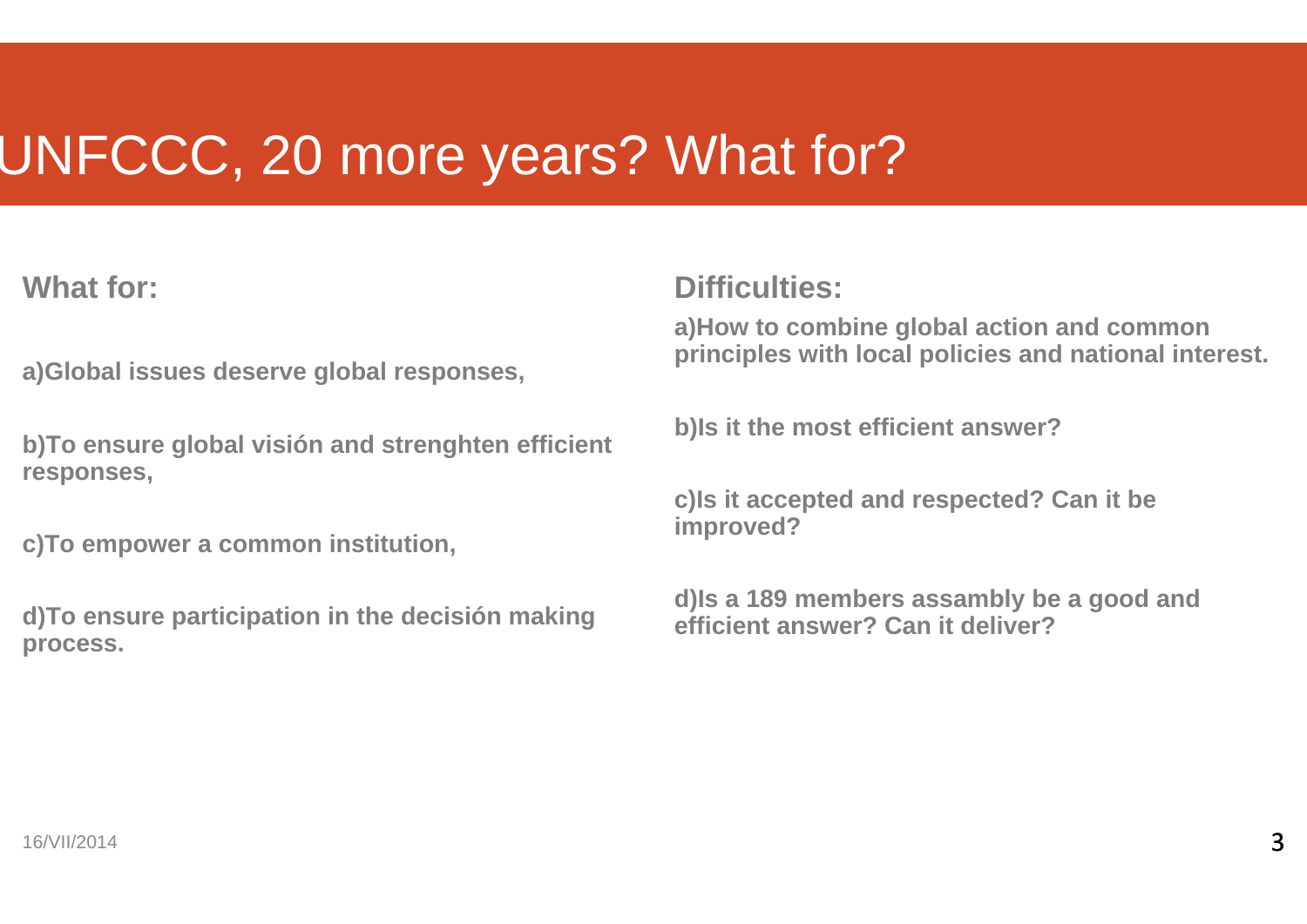### Main challenges. Paris outcome in 2015

### **Why a new agreement in 2015?**

•**To ensure collective action beyond 2020.** 

•**To decarbonise deeper and build resilience.**

•**To shift investments, guide policies and speed up innovation.**

•**To allow ratification and timely entry into force.**

#### **Main pillars**

- **Building on previous lessons,**
- **Consistent development of UNFCCC**
- $\bullet$ **Sufficient and "comprehensive",**
- $\bullet$ **Flexible to adapt to science and technology,**
- $\bullet$ **Able to promote action in other fora.**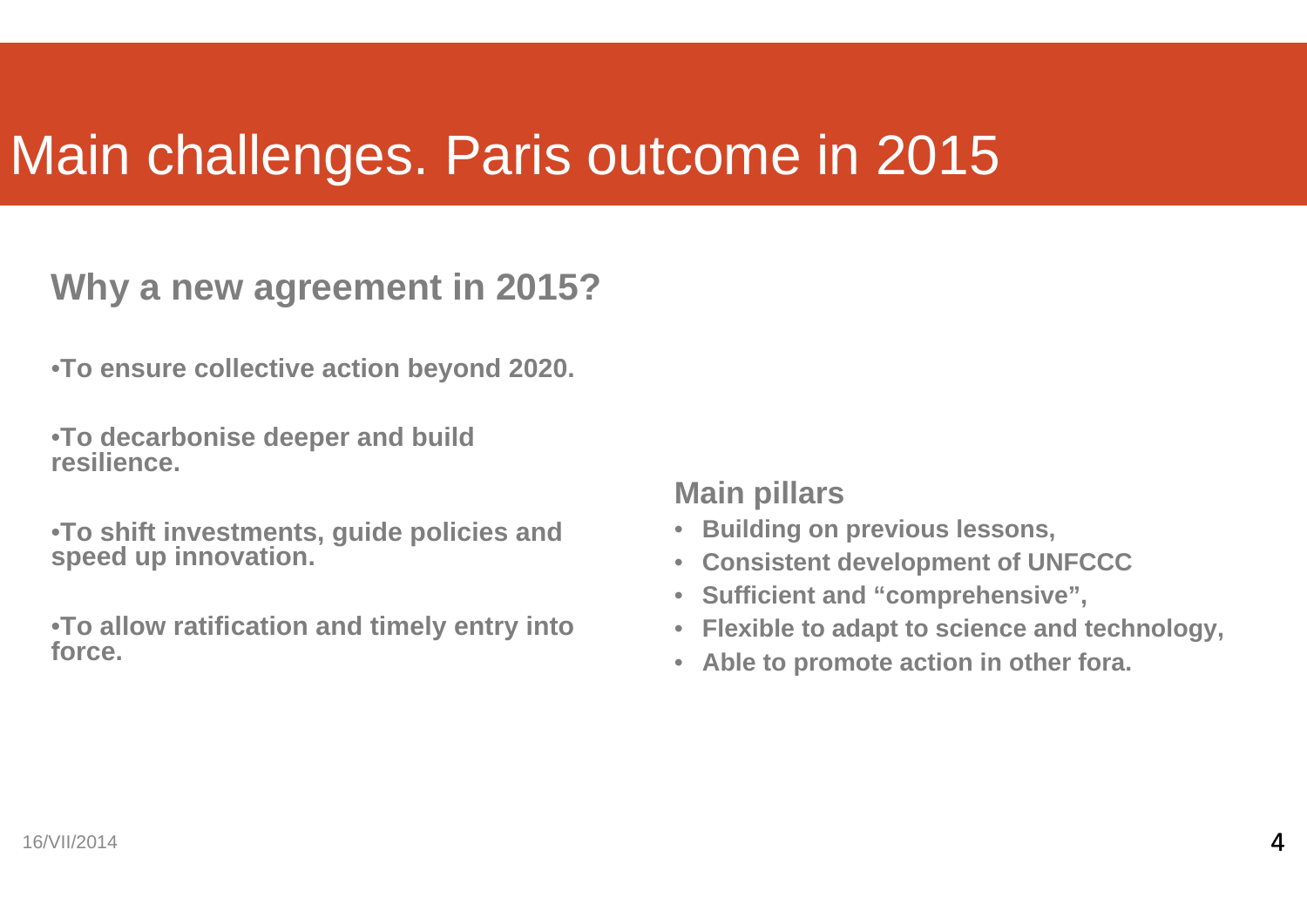## Main challenges. Paris outcome in 2015(2)

#### **solutions kit. Elements of a draft egotiation text. ADP2014/6/NP**

**eambular elements: durable, flexible & effective.**

#### **Mitigation. 2ºC**

- **ow to get it? Options. Revert global rythm from now to 20 to speed up 2020-2030 (2030 below 1990 levels). quity –diferentiation, classical principles with new eanings, criteria-.**
- **an it be combined with national/regional/sectoral efforts? ow to cover an eventual gap?**
- **ommon carbon Price signals?**
- **hat type of commitments? Global agreement on a carbon e** energy system?
- **enchmarks oabsolute figures?**

**ow to adapt to science and/or technology developments?**

#### **2. Adaptation.**

**Towards a global adaptation goal?**

**Next steps on previous efforts?, what is needed in a new outcome?**

**A single global mechanism? A set of responses to deal with loss and dammages?**

**The follow up? Anyway to assess if we are on track?**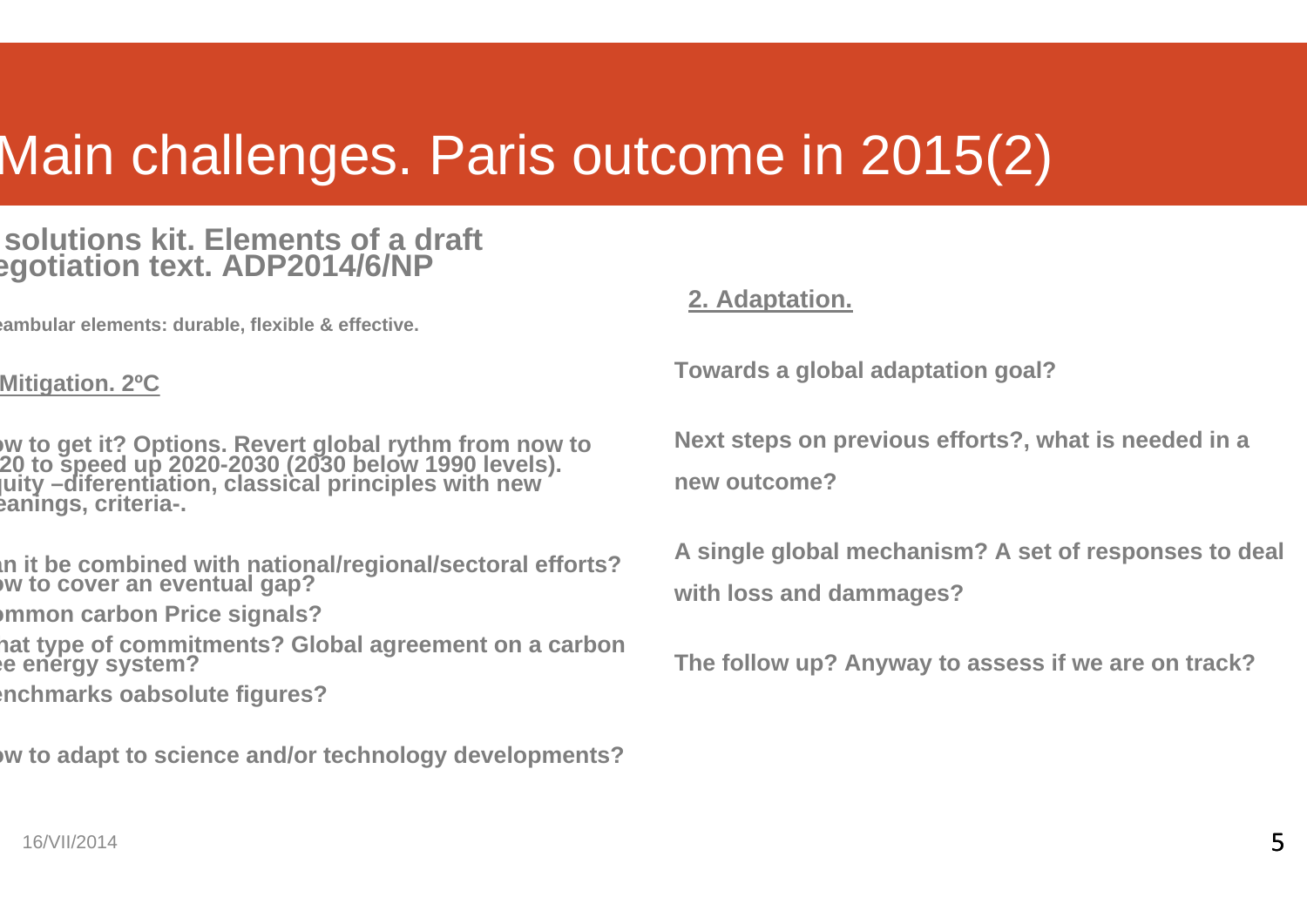### Main challenges. Paris outcome in 2015 (3)

#### **3. Implementation tools:**

•**Finance: what tools for public finance; how to ensure the climate consistency in any private investment; new tools?, room for improvement in existing ones?, who contributes?, etc.**

•**Tecnology: how to promote the deployment of the existing ones and to speed up the learning curves, a level playing field for innovation, limitations?**

•**Market mechanisms; new role for carbon markets, FVA, etc.**

#### **4. Transparency and accounting.**

•**Same standars for everyone?**

•**Common rules by sector, by type of commitment?**

•**Comparability?**

•**Reporting methodologies?**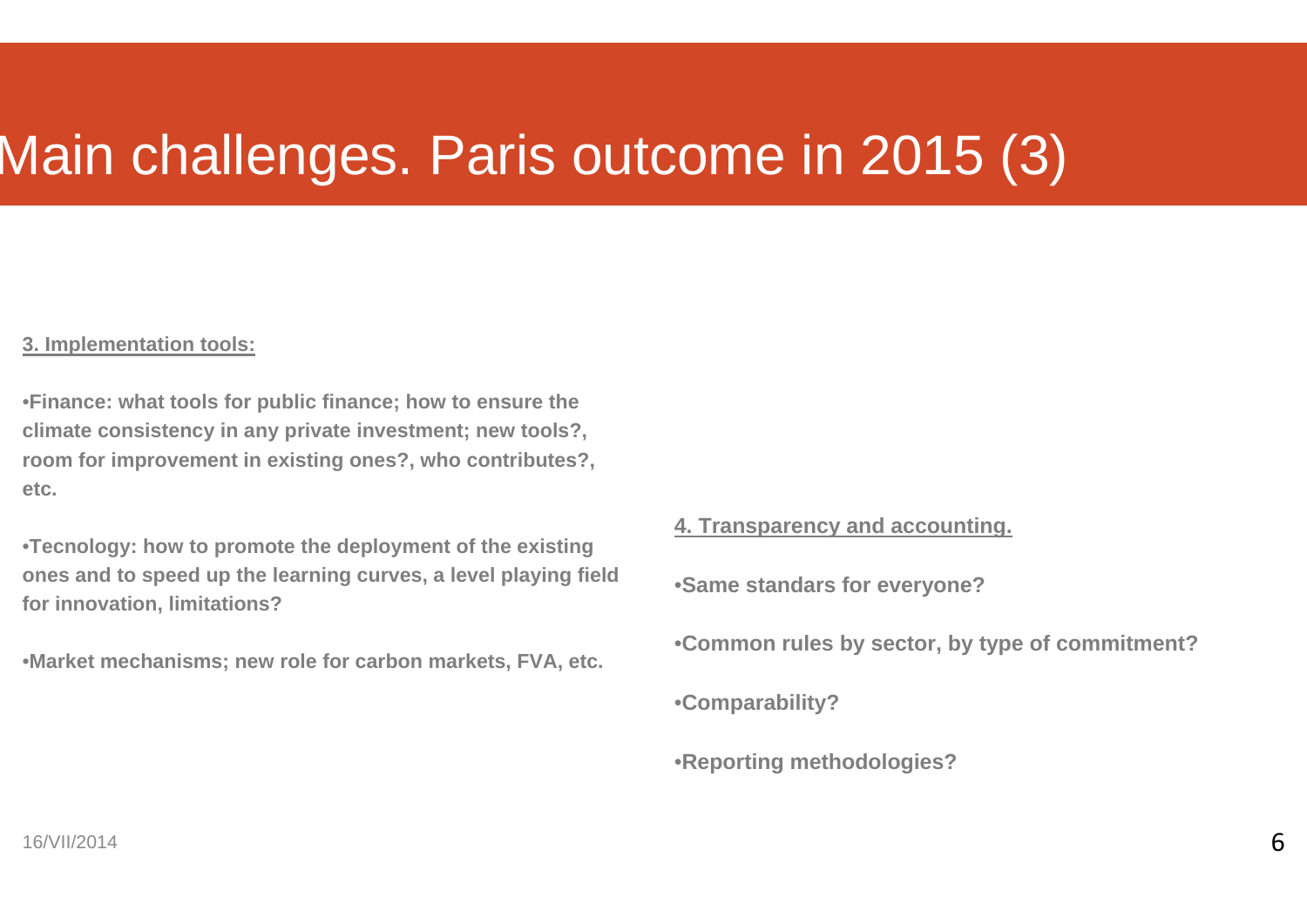### Main challenges. Paris outcome in 2015 (4)

**And…**

**Time to rethink UNFCCC working patterns?**

•**Rules of procedure and voting?, consensus/unanimity?**

•**Same meetings style?**

•**Combination of decisions to get wider flexibility?**

•**Any way to allow others involvement (sub national/local authorities, business, unions, ngos…)?**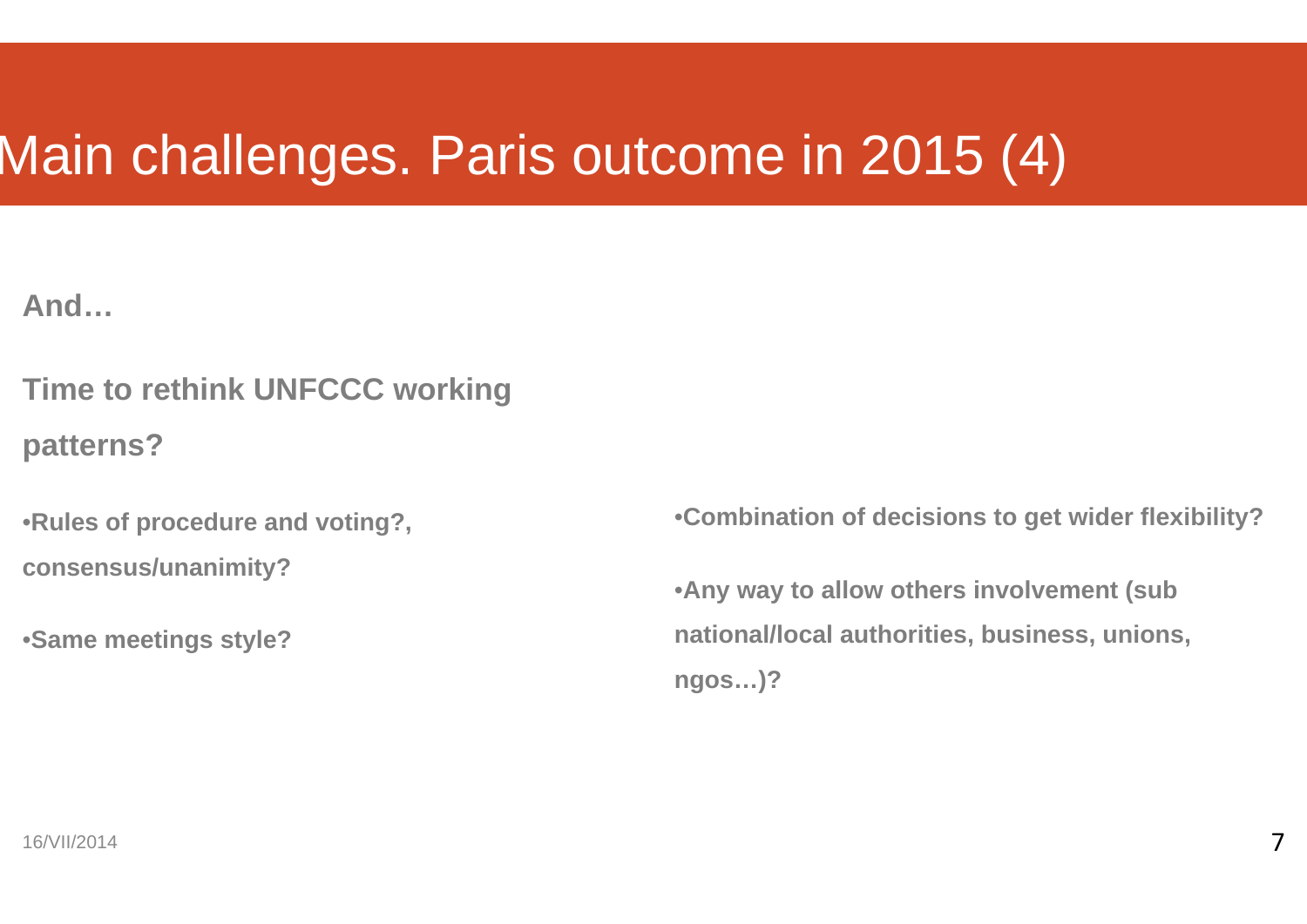### Lima 2014

**Succeeding in Paris depends on Lima 2014.** 

#### **What do we need in Lima?**

**1.Political agreement on main lines and detailed references on elements to be part of the draft text to be issued by may 2015.** 

**2.Political agreement on how to organise the transition from the current regime to the next one.**

**Ban Ki Moon summit sept 2014** 

**Other fora, players, messages?**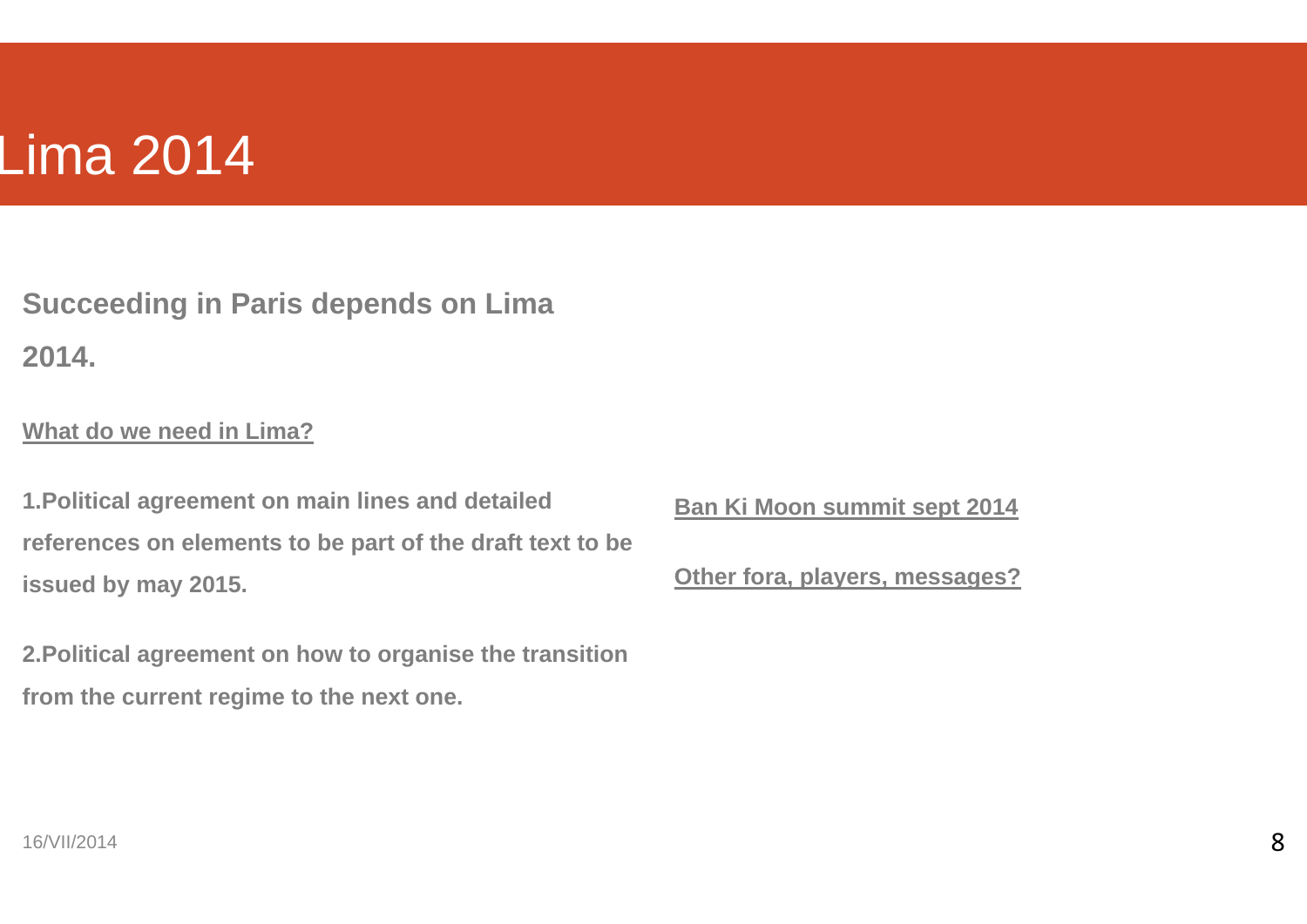### París 2015

- **What is a succesful COP21?**
- **End of a negociation cycle?**
- **Geopolitics vs national interest**
- **What to demand to the international financial regime?**
- **Tools for credible and ambitious action:**
- **a) Political support**
- **b) Coherence beyond UNFCCC**
- **c) Decarbonisation trayectories; not just targets**
- **d) Legal form**